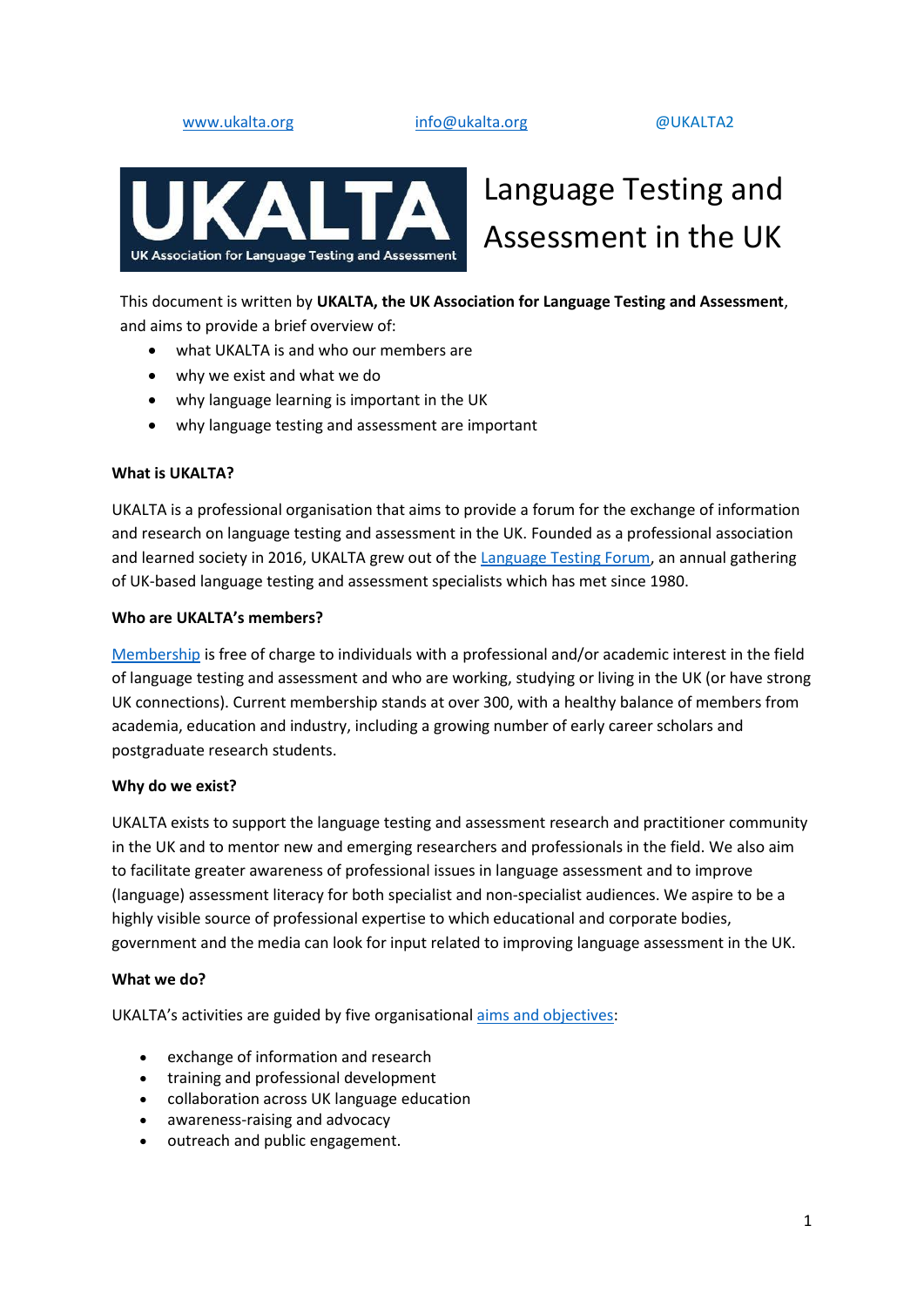To fulfil these aims and objectives, UKALTA engages in a range of regular and occasional activities, including: a [2-day annual academic conference;](https://ukalta.org/language-testing-forum/) offering [funding for training and professional](https://ukalta.org/events/)  [development](https://ukalta.org/events/) events; [support for postgraduate research students](https://ukalta.org/events/) and early career researchers; [collaborative](https://ukalta.org/events/) projects , e.g. relating to the use of English language tests for access to UK Higher Education, and to the development of the Common European Framework of Reference (CEFR) in language education; [contributions to public discourse and debate](https://campaignforsocialscience.org.uk/news/a-testing-time-for-testing-assessment-literacy-as-a-force-for-social-good-in-the-time-of-coronavirus/) on language testing and assessment matters.

UKALTA belongs to the British Academy's Network of Learned Societies and Subject Associations, the Academy of Social Sciences (AcSS) and the Arts and Humanities Alliance (AHA), participating regularly in national meetings of these bodies. It is also a member of the Committee for Linguistics in Education (CLIE) and is affiliated to the [International Language Testing Association](https://www.iltaonline.com/) (ILTA). UKALTA promotes the ILTA [Code of Ethics](https://www.iltaonline.com/page/CodeofEthics) and ILTA [Guidelines for Practice](https://www.iltaonline.com/page/ILTAGuidelinesforPractice) as important principles for professionals working in the field of language testing and assessment.

# **Are we interested in the assessment of languages other than English?**

Historically, UKALTA's roots lie in the field of teaching and learning English as a Foreign Language (EFL) and much of our focus has been on L2 English assessment, including English for Academic Purposes (EAP) and English as an Additional Language (EAL). Nevertheless, our interests and concerns extend beyond English to include modern foreign languages (e.g. French, Spanish, Arabic) and other national languages taught or spoken in the UK (e.g. Welsh), as well as less widely taught or spoken languages, including heritage and community languages.

UKALTA is eager to contribute to research and discussion on the assessment of a broad range of languages in the UK, and to learn from scholars already working in those areas. We seek to share knowledge and collaborate with other UK-based organisations and stakeholders focusing on language education issues, including academics, policymakers, teachers and test providers (e.g. [BAAL,](https://www.baal.org.uk/) [UCML,](https://university-council-modern-languages.org/) [WJEC\)](https://www.wjec.co.uk/).

UKALTA collaborates actively with peer testing and assessment organisations in Europe, including th[e European Association of Language Testing and Assessment \(EALTA\)](http://www.ealta.eu.org/) and th[e Association of](https://alte.org/)  [Language Testers in Europe \(ALTE\),](https://alte.org/) both of whom represent the range of languages spoken across the European continent and are committed to the principles of multilingualism and plurilingualism. For example, UKALTA is currently working closely with British Council, EALTA and ALTE to develop accessible procedures for aligning language education with the *Common European Framework of Reference for Languages*.

# **Why are language skills important in the UK?**

The [strategic importance of language skills](https://www.thebritishacademy.ac.uk/publications/the-importance-of-languages-in-global-context-an-international-call-to-action/) in the UK has recently been acknowledged at the highest level, particularly in the wake of Britain's exit from the EU and the impact of the COVID-19 pandemic. Good communication, including additional/foreign language skills and intercultural competencies, is considered essential to the solving of global as well as national challenges. Language skills enhance employability, enabling people to navigate multicultural environments, be sensitive to cultural difference, and thus be better at conceiving events and issues from multiple viewpoints. Languages are also sociocultural resources to be cherished and nurtured; recognition